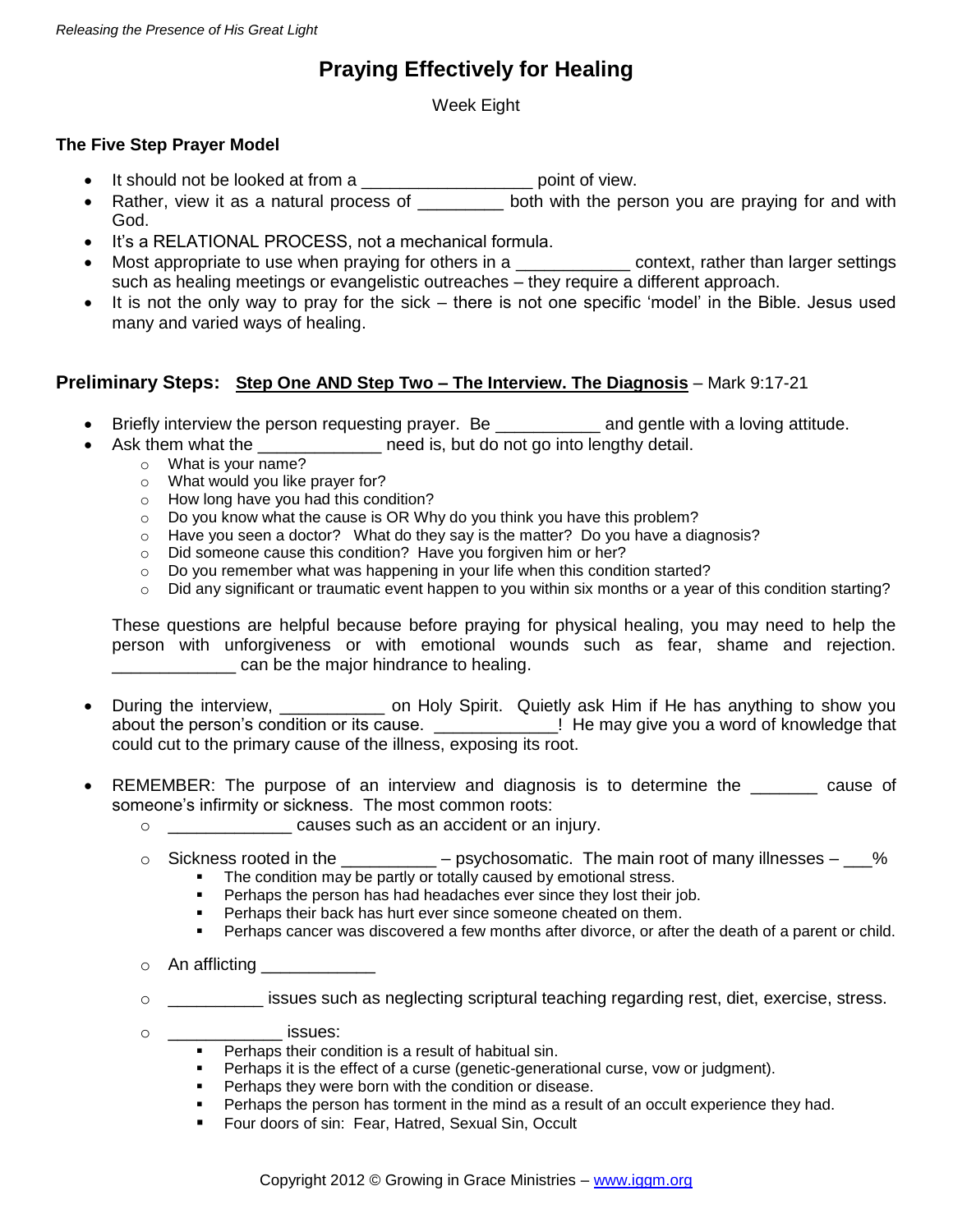**Step Three – The Prayer Selection** – The ultimate goal here is to pray for \_\_\_\_\_\_\_\_\_\_. So, led by Holy Spirit, select the prayer ministry to be most effective in dealing with the specific need(s).

- Prayers: A \_\_\_\_\_\_\_\_\_\_\_\_\_\_\_\_ to heal, directed toward Father, Jesus, or Holy Spirit
	- o *Father, I ask you to restore sight to this eye, in the name of Jesus.*
	- o *Father, I pray in Jesus name, come and straighten this spine.*
	- o *Father, in the name of Jesus, I ask you to heal the inflammation in Amy's knee and take out the swelling and pain.*
- **EXECUTE:** Prayers: A command directed toward the **EXECUTE:** not toward God; such as to a condition of the body, a part of the body, to a troubling spirit, or to the infirmity, or affliction (pain, swelling, throbbing). The specific sense of what God wants to do in a particular situation is gained through words of knowledge.
	- o *In the name of Jesus, I command this tumor to shrivel up and dissolve.*
	- o *In the name of Jesus, I command this spine to be healed and straightened.*
	- o *In Jesus name, I command every afflicting spirit to get out of Jim's body.*
	- o *In the name of Jesus, I command inflammation, swelling and pain to leave Amy's knee and body.*
	- o *I command this high blood pressure to come down to normal pressure, in Jesus name.*

You should use command prayers \_\_\_\_\_\_\_\_\_\_ of the time, but especially in these instances:

- o When there has been a word of knowledge for healing, or some other indication the God wants to heal the person *at this time*.
- o When breaking a curse or vow.
- o When casting out an afflicting spirit or any other evil spirit.
- o When using petition prayers and healing progress has stopped.
- o When being led by the Spirit to use command prayers.
- o When leading ministry in large healing meetings from the front

REMEMBER: Based on the interview step, you determine whether to command an afflicting spirit to leave, command a tumor to disappear, command a leg to grow out if it's shorter or command a pain to leave whatever area.

If you perceive the condition is a conserve issue or a conserve issue, you would not pray commands at first.

*of another's wrong conduct* – If it appears that someone else caused the condition, or that someone wronged the person about the time the condition started, find out if the sick person has forgiven the other. If not, forgiveness should precede your prayer for healing.

If you sense forgiveness is called for, you might ask something like this: *Sometimes I find that when praying for healing in this area, there may be a need to forgive. Would it be alright if I ask Jesus to bring to your mind anyone He wants you to forgive related to your healing?* 

*for one's own wrong conduct and asking \_\_\_\_\_\_\_\_\_\_\_\_\_\_\_\_\_\_\_\_\_\_\_\_\_ for it.* **If it appears** the condition was brought on by sin, very gently inquire if the person agrees this might be so. If they do, encourage them to repent and ask God's forgiveness. This should precede prayer for healing. Sin that is not repented for can impede healing.

Be gentle and \_\_\_\_\_\_\_\_\_\_\_\_\_. Ask if perhaps the condition could be related to their lifestyle (present or in the past), or perhaps say, *"I wonder if this condition could be related to things you have done in the past?"* Never accuse the person confrontationally of causing their condition by their sin; this is destructive and probably from the enemy. Ask Jesus to reveal it to them.

If this is the leading of Holy Spirit, He will usually indicate the specific sin which is the problem, not sin in general.

A person may need to forgive himself or herself from having caused the injury or sickness. This may seem unnecessary, but it sometimes releases healing. Some examples: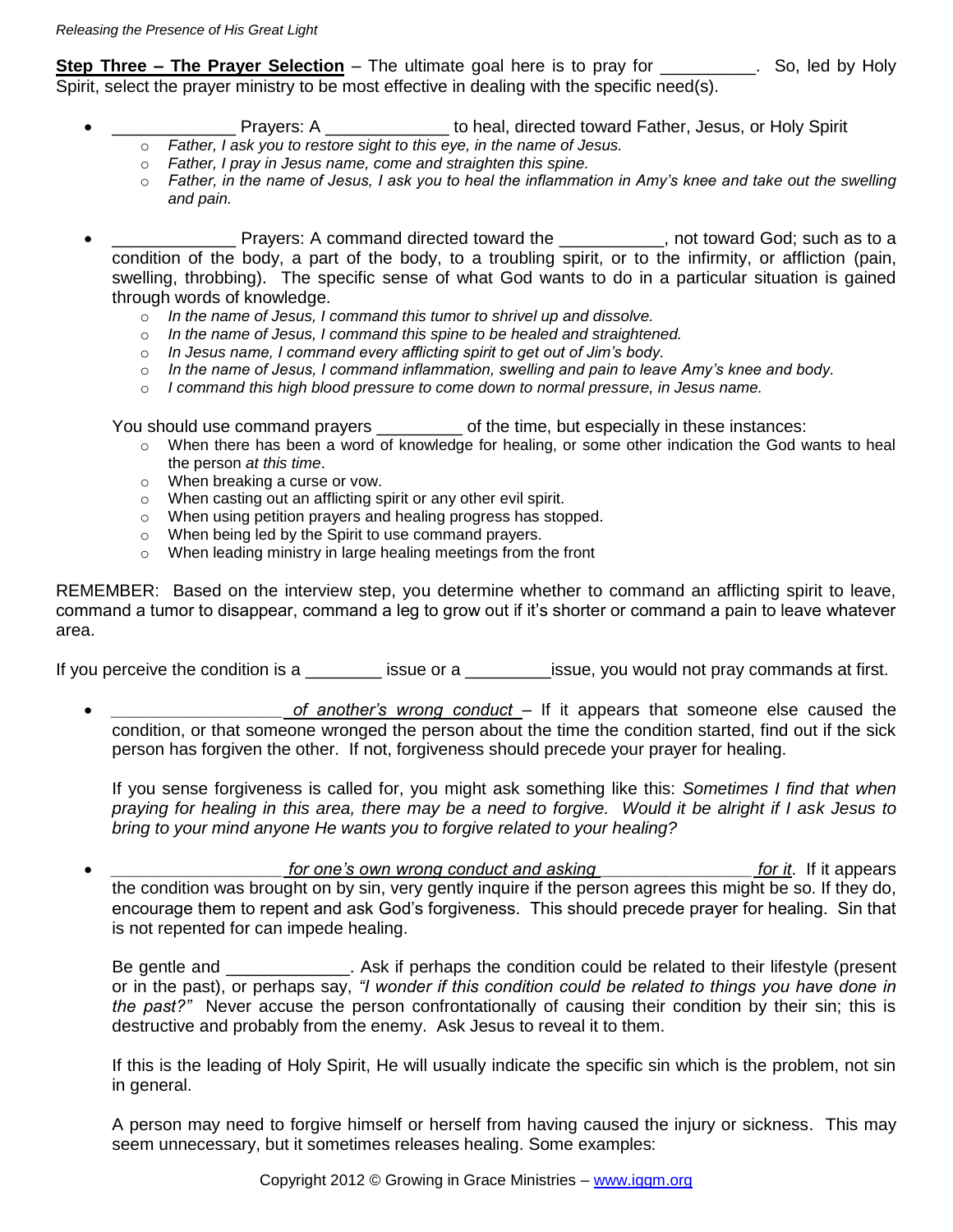- o \_\_\_\_\_\_\_\_\_\_\_ can contribute to back pain and some depressions.
- o AIDS may result from a \_\_\_\_\_\_\_\_\_\_\_ lifestyle.
- $\circ$  Lung cancer might have been caused by  $\equiv$

The last preliminary step before praying is to ask the person \_\_\_\_\_\_\_ to pray while you are praying for them. Be gentle and loving, *"It may seem hard not to pray right now, but it's really important for you to be in receiving mode. I need you to relax, close your eyes, and focus on your body. Let me know if anything begins to happen in your body; if the pain moves, increases, leaves completely."* 

**Ministry Steps –** The preliminaries are over, it is time for the actual prayer ministry!

### **Step Four – The Prayer Ministry (Praying for Effect)** – Mark 9:25-26

- Ask **be anot anot anot and permission to** bands on their shoulder. Lay hand on affected body area only if appropriate. Women to women, men to men, or have the person lay their hand on their knee first then yours.
- Audibly \_\_\_\_\_\_\_ Holy Spirit to come wait a minute or two. Tell the person receiving prayer that you will be quiet for a minute or two while you wait on Holy Spirit. When the manifestation of His presence has ebbed, check to see if healing is complete. If it is not, continue your ministry.
- Pray with your eyes \_\_\_\_\_\_ with a gentle expression on your face so you can observe the person you're praying for.
- Remember to \_\_\_\_\_\_\_\_\_\_\_\_\_ pray or command in the name of Jesus (Mark 16:17-18).
- God for whatever He does. Father, Jesus and Holy Spirit can never be thanked enough!!
- Keep prayers or commands  $\_\_\_\_\_$  deal with the cause of the condition if you know the cause as well as the symptoms. For example:
	- o *Father, in Jesus name, I command this ruptured disc to be healed and filled with fluid, and every pinched nerve to be released and soothed. In the name of Jesus, I command the pain to leave Joe's back.*
	- o *In the name of Jesus, I command every afflicting spirit and every spirit of infirmity to leave Jim's body, now.*
	- o *Father, in the name of Jesus, I command all stiffness to leave this joint, all pain to leave and all swelling to subside. I command all calcium deposits and all scar tissue to dissolve, in Jesus name.*
- and re-interview. Mark 8:22-25
	- o *What has happened to the pain now? Did you feel any pain while I was praying?*
	- o *See if you can read the sign now. Do you still feel heat in your stomach?*
	- o *Try moving your knee now.*

NOTE: a person may be partially or completely healed \_\_\_\_\_\_\_\_\_\_\_\_\_ feeling anything. They may not realize the healing has taken place until they use the affected part. If they can do something they could not before, or that caused pain before, they can see if the prayer has made a difference thus far.

- If the healing is \_\_\_\_\_\_\_\_\_\_\_\_\_\_\_ Praise the Lord! If the healing is only partial, continue ministering. Jesus prayed multiple times. We should continually listen to the Holy Spirit and stop to re-interview a person as frequently as necessary to determine what is happening.
- If nothing seems to be \_\_\_\_\_\_\_\_\_\_, you may want to re-interview the person. Good question to ask, "What is going on". Other questions to ask:
	- o Would you try again to remember any significant event within six months or so of the beginning of this condition?
	- o Have any other members of your family ever had this condition?
	- o Do you have a strong fear of anything?
	- o Has anyone ever pronounced a curse over you or your family?
	- o Do you know if anyone is angry with you?
	- o Have you had other accidents? (if the person is accident prone, there could be a root in an inner vow, bitter root judgment, a curse, or an afflicting spirit)
	- o Have you ever participated in any kind of satanic or other occult activity?
	- $\circ$  Has anyone in your family been a member of the Freemasons or Eastern Star?